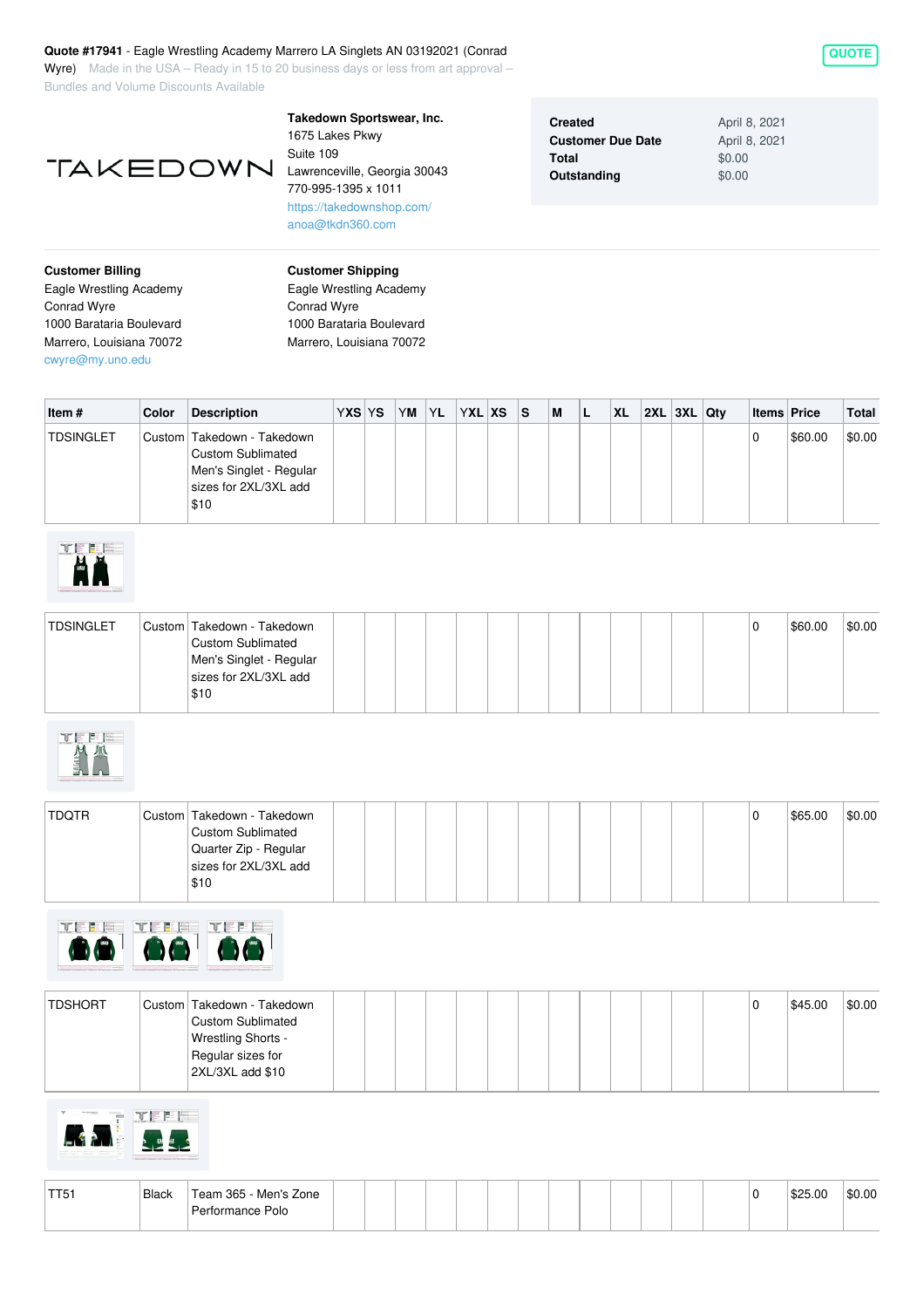| Item#                        | Color        | Description                                                                                                                        | YXS YS | YM | YL | $ YXL XS$ S |  | M | L | <b>XL</b> | 2XL 3XL Qty |  | Items Price |         | Total  |
|------------------------------|--------------|------------------------------------------------------------------------------------------------------------------------------------|--------|----|----|-------------|--|---|---|-----------|-------------|--|-------------|---------|--------|
|                              |              |                                                                                                                                    |        |    |    |             |  |   |   |           |             |  |             |         |        |
| 6010                         | <b>Black</b> | Vintage   Next Level - Men's<br><b>Triblend Crew</b>                                                                               |        |    |    |             |  |   |   |           |             |  | 0           | \$22.00 | \$0.00 |
| p.<br>EAGLE                  |              |                                                                                                                                    |        |    |    |             |  |   |   |           |             |  |             |         |        |
| 996                          | <b>Black</b> | Jerzees - Adult 8 oz.,<br>NuBlend FleecePullover<br>Hood                                                                           |        |    |    |             |  |   |   |           |             |  | 0           | \$30.00 | \$0.00 |
| $\mathbb{P}^1$ [[]]<br>EAGLE |              |                                                                                                                                    |        |    |    |             |  |   |   |           |             |  |             |         |        |
| <b>TDSOCK</b>                |              | Custom Takedown - Takedown<br><b>Custom Sublimated</b><br>Socks                                                                    |        |    |    |             |  |   |   |           |             |  | 0           | \$18.00 | \$0.00 |
| Tije Tije                    |              |                                                                                                                                    |        |    |    |             |  |   |   |           |             |  |             |         |        |
| <b>TDJOG</b>                 |              | Custom   Takedown - Takedown<br><b>Custom Sublimated</b><br>Jogger Pants - Regular<br>sizes for 2XL/3XL add<br>\$10                |        |    |    |             |  |   |   |           |             |  | 0           | \$60.00 | \$0.00 |
| <b>TEEF</b><br>AN AN         | TEFE         |                                                                                                                                    |        |    |    |             |  |   |   |           |             |  |             |         |        |
| <b>TDHOOD</b>                |              | Custom Takedown - Takedown<br><b>Custom Sublimated</b><br>Hoodie - Regular sizes<br>for 2XL/3XL add \$10                           |        |    |    |             |  |   |   |           |             |  | 0           | \$65.00 | \$0.00 |
| AO <sup>1</sup>              |              |                                                                                                                                    |        |    |    |             |  |   |   |           |             |  |             |         |        |
|                              |              | TDCOMPSHIRT Custom Takedown - Takedown<br><b>Custom Sublimated</b><br>Compression Shirt -<br>Regular sizes for<br>2XL/3XL add \$10 |        |    |    |             |  |   |   |           |             |  | 0           | \$35.00 | \$0.00 |
|                              |              |                                                                                                                                    |        |    |    |             |  |   |   |           |             |  |             |         |        |
| TDCOMPPANT                   |              | Custom Takedown - Takedown<br><b>Custom Sublimated</b><br>Compression Pants -<br>Regular sizes for                                 |        |    |    |             |  |   |   |           |             |  | 0           | \$50.00 | \$0.00 |

2XL/3XL add \$10